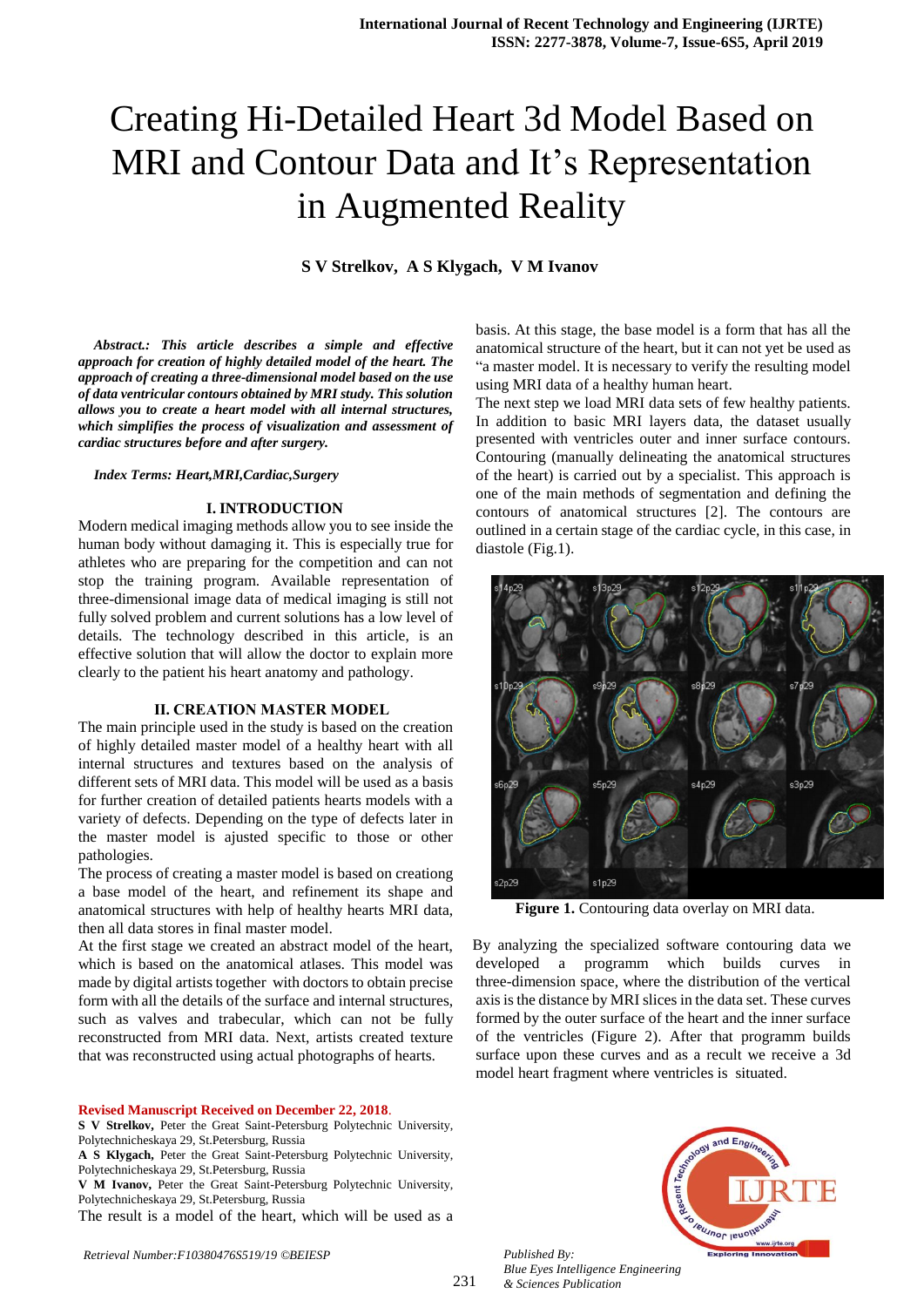# **Creating Hi-Detailed Heart 3d Model Based On MRI And Contour Data And It's Representation In Augmented Reality**



**Figure 2.** 3d curves(top) and surface(bottom) of ventricles.

 MRI data often contain partial data, they are noisy and have low spatial resolution. To improve the image usually used various noise removal algorithms [1], but in most cases, this approach does not solve the problem. Thus, it is necessary to borrow the missing parts from another source, which is the base model of the heart, based on data from anatomical atlases. To implement this approach, it is necessary to relate the basic model with a model built on the basis of the contours. To solve this problem we load base model and 3d surfeces that was made from contours. Then we aligned these two elements in the horizontal and vertical planes on the basis of the extreme points of the ventricles. Next comes the construction of a grid-deformers on the perimeter of the base model with the number of subdivisions equal to the number of layers of MRI data and the distance between them. Then we corelate the grid-deformers points with contours ponts on each sections, while the points that do not belong to the grid (bottom and top part of the model) are scaled in proportion to the value of the average of the delta displacement of grid points (Figure 3).



**Figure 3.** Stages of projection base model on surface from countours data

 This approach represents the projection method and allows to fill the missing pieces that are not presented in the MRI data and at the same time preserve data of the outer and inner contours of the heart and the ventricles. Further, repeated this process with datasets from three healthy patients, according to the algorithm described above(Fig. 4). The result of the averaging of these models was the master model is presented in Fig. 5. Now obtained master model can be interpreted as a main reference of healthy heart and will be used as starting point for creating different heart models.



**Figure 4.** Three healthy hearts models volunteers

## **III. CREATING PATIENT'S HEART WITH PATHOLOGY**

As a result, the model is personalize and gets a certain image of the patient's heart. For this purpose MRI data is taken from particular patient, and the patient's heart model is constructed using the algorithm described above. In this case, the basis is the average model of a healthy heart — master model, not an abstract built on the basis of anatomical atlases. Thus, a detailed model of the heart, which corresponds to the particular shape of patient's heart and has the necessary detail and texture quality (Fig. 6). Obviously, obtained result is not perfectly accurate three-dimensional representation of the patient's heart. However, within the framework of tasks, where the doctor is necessary to explain the state of the damaged organ, aided by his anatomy, this solution is optimal. In addition, this algorithm may be fully automated.



**Figure 5.** The average master model without textures